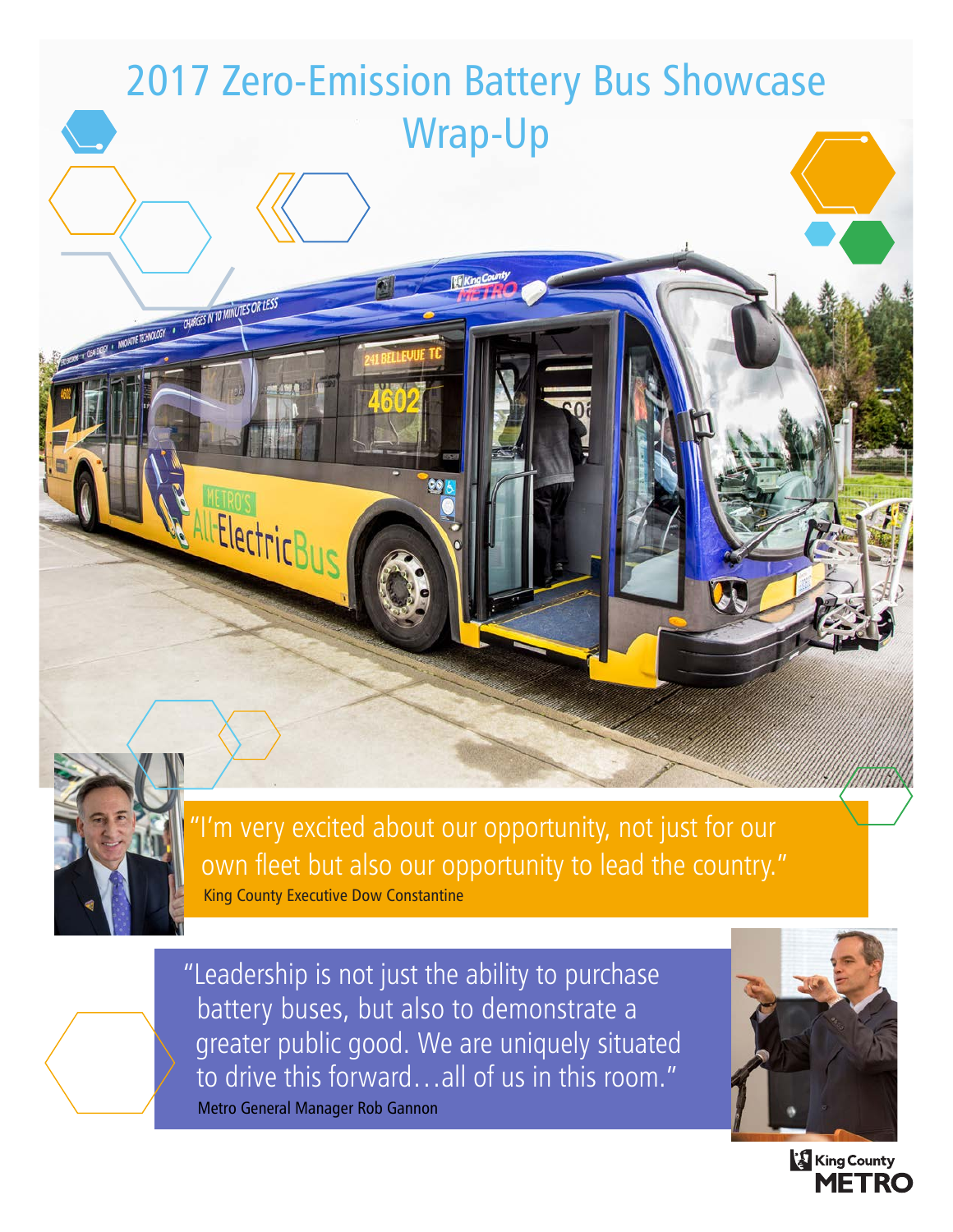



## Agenda Zero-emission Battery Electric Bus Showcase, Sept. 27, 2017

#### **Welcome**

Harold S. Taniguchi, Director, King County Dept. of Transportation Dow Constantine, King County Executive

#### **Presentations: The Zero-Emission Journey**

Pete Melin, Director of Zero-emission Fleet, King County Metro David Cooper, Senior Planner, System Planning, TransLink, British Columbia, Canada Danny Ilioiu, R&D Director, New York City Metropolitan Transportation Authority

#### **Battery-electric Bus Ride**

#### **Expert Panel**

Facilitator/Charging Infrastructure: Pete Melin, King County Metro Bus Base Planning and Retrofit: Lisa Shafer, King County Metro Bus Procurement: Leo Hrechanyk, King County Metro Service Planning: Katie Chalmers, King County Metro Technology: George Stites, King County Metro Electric Power Utility Considerations: Andrew Lightfoot, Puget Sound Energy

#### **Looking Forward**

Remarks by Rob Gannon, General Manager, King County Metro

**Facilitated discussion groups** Zero-emission opportunities, challenges, lessons learned

**Next Steps, Summary, and Wrap-up**

**King County Metro's 2017 Zero-emission Battery-Electric Bus Showcase** brought together transit agency staff and stakeholders for a day of information sharing, problem solving, and discussion of the many issues and challenges involved in building a zero-emission fleet. Participants also heard about the promising experiences of agencies that have conducted trials and put battery buses into service.

By gathering together people from different places along the zero-emission journey continuum, the Showcase was a forum for people to learn from one another and begin the process of leveraging our national expertise to solve the complex problems we collectively face.

The following is a recap of what participants shared at the event.

## **Summary**

Transit agencies' zero-emission journey is complex and will require active, thoughtful planning and participation across sectors. The future requires a systemic reshaping of regional and national approaches to fuel and energy distribution and use, and will fundamentally alter how our transportation networks function.

The opportunities are vast and include positive environmental and human health benefits associated with zero-emission vehicles, greater integration of transit modes, and a new generation of clean, quiet and efficient public transportation. Transit agency speakers emphasized their commitment to realizing these benefits. For example, representatives of King County Metro Transit (Metro) described their agency's innovative approach to identifying communities that are vulnerable to impacts of air pollution and can benefit from early deployment of battery buses.

A number of speakers noted that battery bus technology is evolving quickly. The more we test battery electric buses and charging infrastructure, the more we learn and the better our questions become. How far can electric buses actually go? How long do they take to charge and what is the best approach for charging? How might the technology change in the future?

Showcase participants heard that answers to some of these questions are emerging from battery bus trials conducted by Metro, Translink (British Columbia), and the Metropolitan Transportation Authority (MTA – New York City). These trials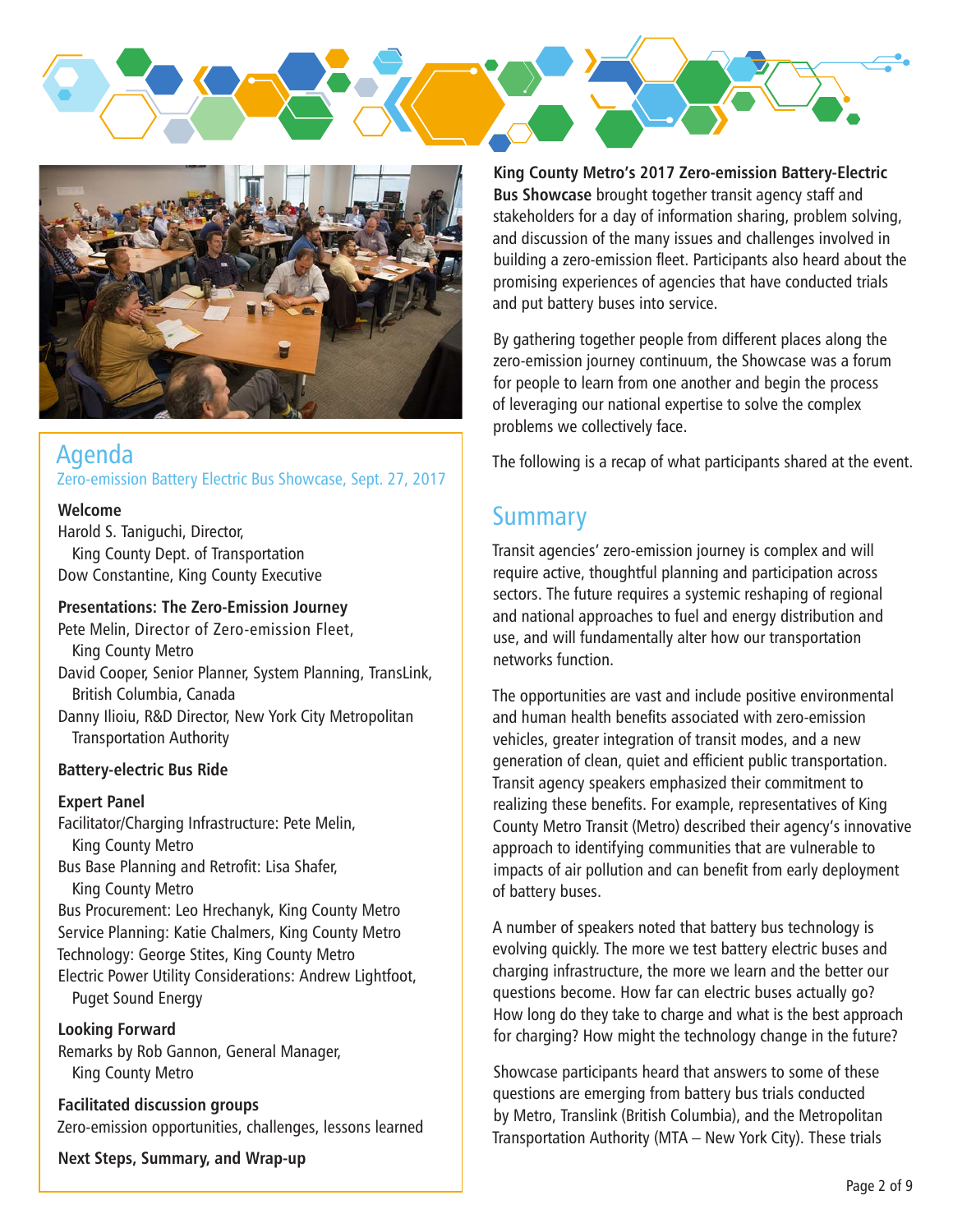

are demonstrating the capabilities of battery-bus technology to provide transit service today and revealing the needs of the future. These transit agencies also said they continue to press battery-bus manufacturers toward standardization that ensures interoperability of buses and charging technologies. Continued actions like these, across North America, will help advance the feasibility of zero-emission transit fleets.

Risk was a topic of discussion. In a rapidly evolving technology landscape, transit agencies are challenged to make the right investment, in the right technology, at the right time, while recognizing that they won't always get it 100 percent right. As Metro's Pete Melin said in his presentation, "We must learn about the technology, determine the impacts on our fleet and budget, and if it makes sense, take the leap. We're doing that at King County Metro, and even though we expect setbacks, we see those as opportunities to learn, and we accept that with eyes open."

Another subject was energy. A fully electric bus fleet requires significantly more power at bus depots and along routes, and a commitment to zero-emission transit fleets will reshape how energy is generated and distributed. That means a transition from fossil fuels to electricity will depend on close partnerships with electric utilities. Such partnerships are essential to ensure that rate structures encourage clean transportation; that transit agencies have access to clean, renewable sources of electricity; and that the electricity grids of the future are prepared for the impacts of climate change and emergencies. The partnership between Metro and Puget Sound Energy that was described in the Showcase is an encouraging example. PSE Account Executive Andrew Lightfoot said the utility is working to expand its renewables generation portfolio so it can provide the capacity that will be needed by a battery bus fleet.

Other challenges transit agencies face involve the switch from conventional or diesel-hybrid engines to battery-powered motors. This will not happen overnight and will require a balance in operations, new capital investments, and changes in work flow. A zero-emission fleet transition will require new maintenance and repair equipment, technician training, and more space or different parking layouts to accommodate charging infrastructure. So, where do we put it all and how do we maintain efficient reliable operations in the face of change?



Several Showcase speakers commented on how they are addressing these challenges. Metro, for example, is starting to develop a new facilities master plan that will answer questions like what should a future base look like? How much room is needed for battery buses and charging infrastructure?

Bus operators must be comfortable with the new technology, and Metro's manager of bus procurement, Leo Hrechanyk, described a process that could be a model for other agencies. Using a bus mock-up, Metro and Proterra involved operators in designing features that would work well for them.

Costs must be considered as well. For public agencies, future zero-emission fleets must be comparable in price to the present day to allow for widespread transition. However, transit agencies must make investments in current technology to spur and inform the improvements needed in the future. Showcase presenters noted positive findings in this area. Metro's Pete Melin said his agency's analysis of their early tests found that battery-bus costs are competitive with diesel-hybrid buses; capital costs are a little higher initially, but operating costs are less. MTA's R&D Director Danny Ilioiu noted that the rapidly growing adoption of battery buses worldwide is lowering vehicle costs. David Cooper, Senior Planner at TransLink, described grant funding available in Canada.

Public transit agencies are at the forefront of a clean transportation revolution, and as we look to the future, we collectively expect battery-bus fleets to deliver sustainability benefits, improved customer experience, and lower operating costs. The onus is on transit agencies to develop and realize a vision for a cleaner, quieter future. The showcase made it clear that we have learned a lot so far and have a lot more to learn. Our zero-emission journey will continue to require critical questions, creative thinking, and a cohesive vision for how we'd like our transportation future to look.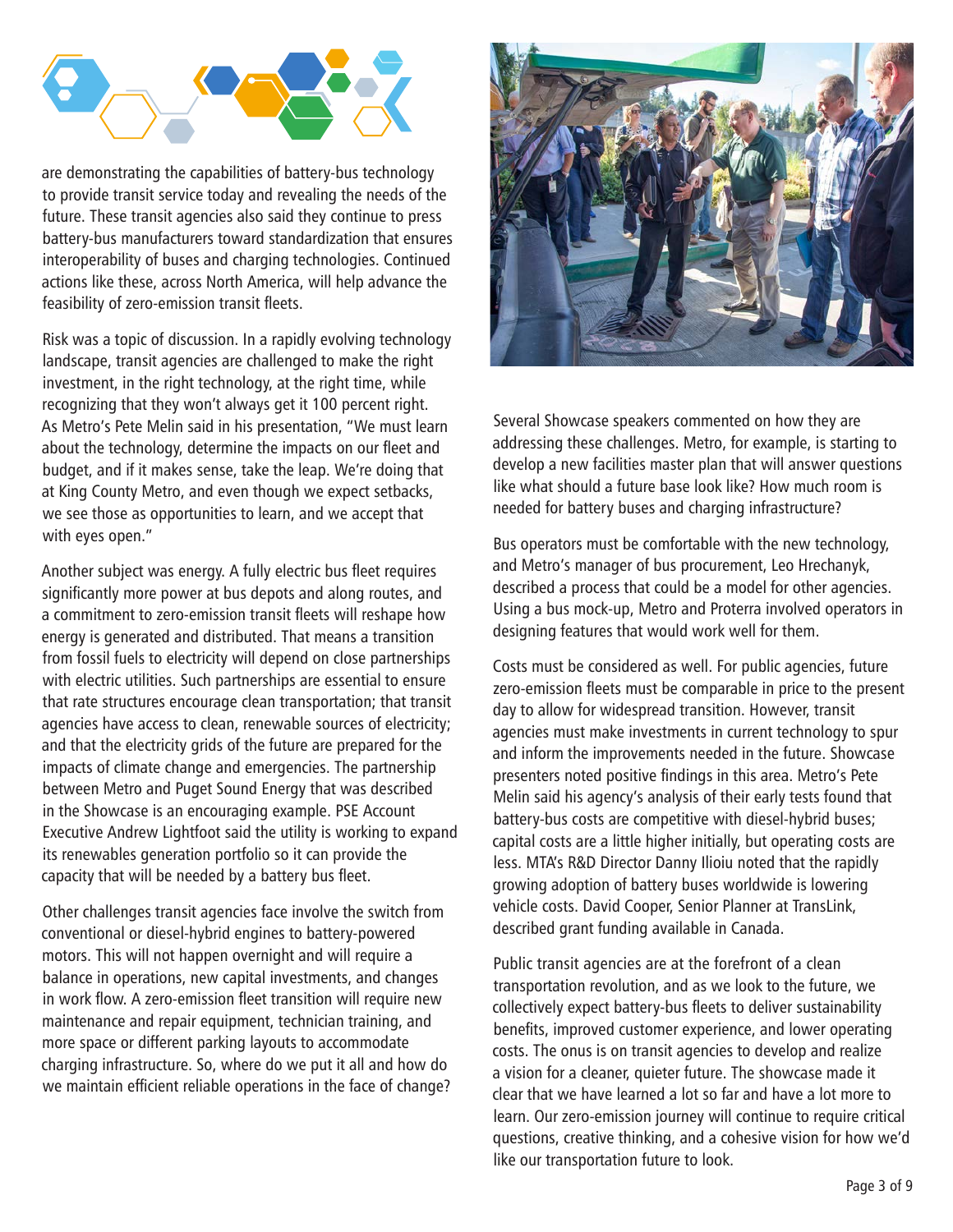

## Chat sessions

The Showcase included chat sessions—a series of small-group conversations among participants, each lasting 25 minutes. Table captains facilitated the discussions and took notes. The chats focused on the following topics: charging infrastructure and bus procurement; technology (battery, bus, chargers, telematics, etc.); electric power utility considerations; and base and service planning considerations.

Below is a list of the "Top 10 issues" we heard in the chat sessions (not in ranked order). Table captains' notes are presented on pages 5 and 6.

# Top 10 issues: Recurring themes and most-discussed topics

- **1 Costs**—What will it cost to procure buses, charging infrastructure, and other support needs?
- **2 Charging infrastructure**—What type is best? Will it be standardized and interoperable? How much time will it take to get permits and build chargers?
- **3** Base transition from diesel to battery—How much space will be needed for charging? How will the time it takes to charge buses be managed?
- **4 Technology**—Many uncertainties and risks exist, including how to choose the right types of chargers and concerns about obsolescence.
- **5 Range anxiety**—Will the buses have the capability to travel long routes without risk of running out of energy?
- **6 Acceptance of change**—Will operators and mechanics readily adapt to this new technology?
- **7 Increased power requirements**—Costs, planning challenges, back-up power, support from utility companies, and potential demand charges are issues that need to be addressed early on.
- **8 Variables and unknowns**—Are there too many? Alternatively, are we too risk averse?
- **9** Route planning and scheduling challenges—What affects might battery buses have on service quality, service reductions and route flexibility?
- **10 Batteries**—Are batteries safe, recyclable, and reliable, and can they be swapped quickly?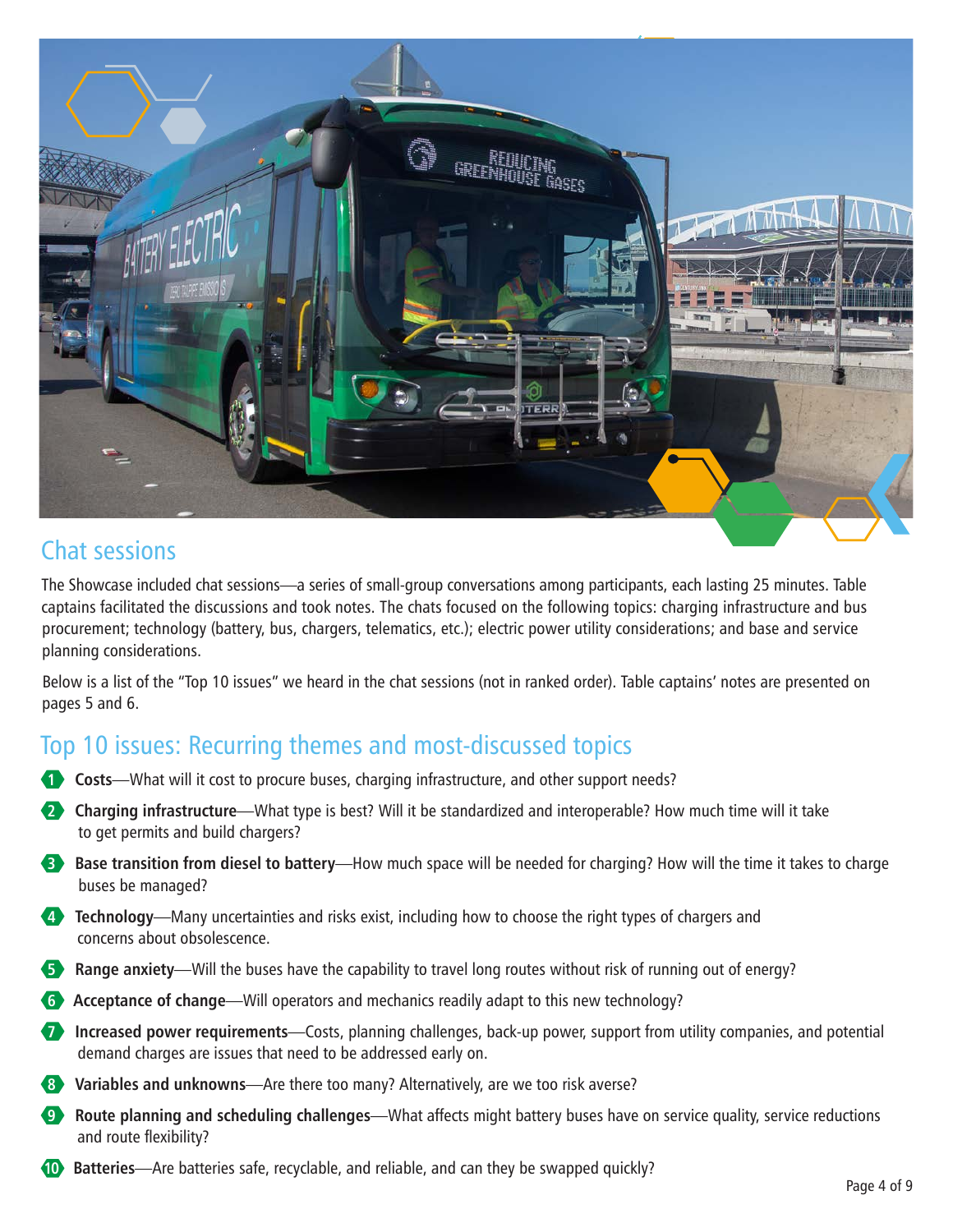

# Specific issues, concerns, and challenges noted during the chat sessions

## **Charging**

- $\triangleright$  Questions about charging infrastructure, power upgrade design and construction costs, and lfecycle costs. Capital and operating must pencil out.
- $\triangleright$  Comments and questions about charging infrastructure and plug type (fast, slow, inductive, etc.; flexibility in charging is desired), location, standardization, capacity, interoperability, lead time required to get it in place, and ratio of chargers to buses. Can plug adapters be helpful? Base flexibility: one can't easily move different types of buses to different areas of a base if you plan infrastructure in one area.
- $\triangleright$  Efficient charging. Timing of charging, plug-in protocol, and when to move the bus from its charger; ensure buses can get in and out on time and passengers can be on board when fast charging occurs.
- $\triangleright$  Managing charging infrastructure space requirements and the significant power requirements at bases or depots depends on so many variables. We don't have answers yet.

## Bases or depots

 $\triangleright$  Base expansion, base parking, yard redesign, real estate acquisition, and transition of bases to electric fuel. Retrofitting bases is harder than adding new ones.

## **Technology**

- $\blacktriangleright$  Technology uncertainties, risk, and fear of obsolescence. Acknowledge the risk and take it; expect to learn from setbacks.
- $\triangleright$  Range and reliability anxiety and range limitations. Range equivalent to current diesel or diesel-hybrid is needed.
- $\triangleright$  Questions about staying power of bus and charging infrastructure manufacturers and ability to meet future orders.
- $\triangleright$  Are people jumping the gun before the technology is fully baked, or should agencies simply plan for long-term fleet transformation, assuming ongoing improvements in batteries, ranges, and reliability? Could hydrogen fuel cell buses supplement battery-electric buses? Infrastructure and real estate required is different and the CNG fueling footprint is generally similar to diesel or CNG.

#### **Costs**

 $\triangleright$  Costs associated with transition (buses, infrastructure, training etc.). Are battery-electric buses the most costefficient zero-emission choice?

### **Training**

 $\triangleright$  Operators and mechanics: Acceptance of new technology and training for mechanics and operators may be a challenge. Consider driver and maintenance staff health from driving and maintaining electric vs. diesel buses. Operator training on bike and pedestrian safety, regenerative braking.

## **Maintenance**

Expect less maintenance with so many fewer parts.

## Utilities and power

 $\triangleright$  Questions about power costs, especially peak demand charges and peak demand analysis and how demand matches up with supply. What are realistic power requirement assumptions? We need to understand power capacity and get help from our utility on understanding how to minimize costs. Negotiate rates in advance.

## Regulations

 $\blacktriangleright$  Federal Transit Authority regulations.

#### Procurement

- $\blacktriangleright$  Procurement document preparation unknowns.
- $\triangleright$  Uncertainty about availability of articulated buses and concerns about bus quality.
- $\triangleright$  Testing a few buses is way simpler than scaling to large electric fleets. Start small, learn, and then take a bigger bite.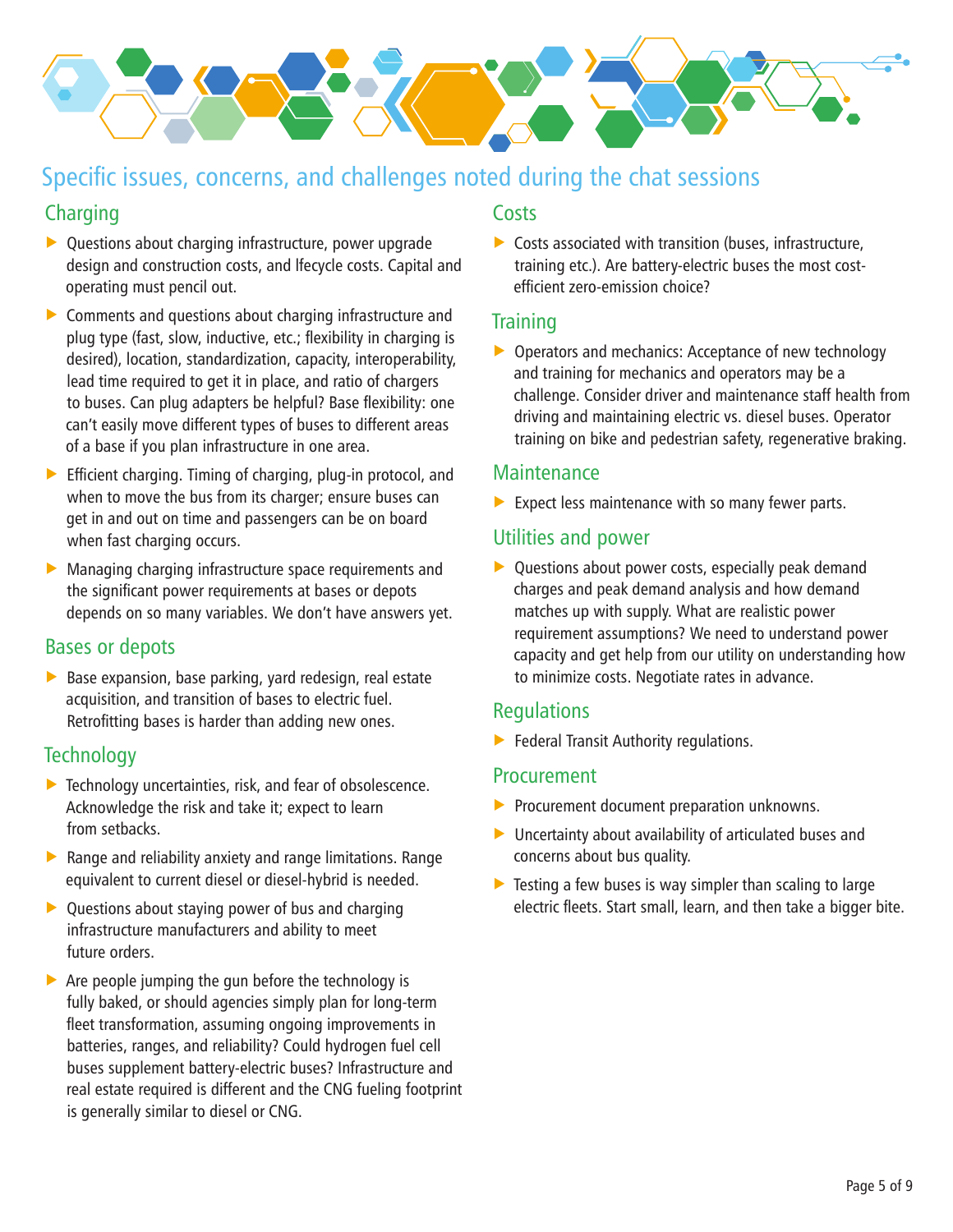![](_page_5_Picture_0.jpeg)

### Decision-making

- $\triangleright$  Challenge with identifying all the requirements and variables.
- $\blacktriangleright$  Analysis paralysis.
- $\triangleright$  Bigger agencies get more priority.
- $\blacktriangleright$  Limited data out there to compare battery bus options.
- $\triangleright$  Concerns and questions about battery failure, reuse/recycling options, and environmental concerns.
- Inconsistent battery charge time and "real" available range.
- $\blacktriangleright$  Battery purchase or lease? Which makes the most sense?

#### Safety

- $\triangleright$  Battery safety (especially during wash cycle), and retaining water-tight integrity. Disable bus while charging so it can't drive off.
- $\triangleright$  Safety of batteries and bus materials, warranties, and ongoing maintenance and support. What about fire liability and passenger safety, ground faults? Also ensure charging cord doesn't become active until connected to bus, to satisfy safety concerns.
- $\blacktriangleright$  Buses are quiet. Educate people that they may not hear one coming.
- $\blacktriangleright$  Electrical safety is now even more important.

## Data and data security

- $\blacktriangleright$  Need to capture bus and charger performance data (battery life, kWh/mile, charge-time duration, state of charge, remaining range, accessory load demand, historical performance, voltage, actual energy consumption and how energy is used) while ensuring network security.
- $\triangleright$  Cyber security needed for electric charging because it is all networked. Vulnerability to hacking.

## Emergency preparedness

- Planning
- $\triangleright$  Route planning/scheduling challenges in light of differing range and fueling specifications. Traffic challenges will have a negative effect on getting buses back to a charging station on time before they die. Traffic is a significant service reliability issue.
- $\triangleright$  Concerns with general disruption, time differential required for charging versus diesel fueling, and change to existing work routines. Also job losses/migration, worker retraining and union concerns.

## Equity and social justice

 $\blacktriangleright$  Equity and social justice considerations and public health data should be used to determine where to deploy zero-emission buses. This is an opportunity to prioritize service to neighborhoods more vulnerable to air pollution. Nevertheless, it's important to recognize that the bus fleet is only one of many choices (e.g. service levels) that a transit agency makes concerning equity and social justice.

## Public perception

 $\blacktriangleright$  Public perception is also important. Have education/info campaigns on zero-emission buses so that stakeholders and public don't start or spread negative rumors on the changes. Stakeholder concerns about aesthetics, residential load (will it affect home energy loads?).

#### Coordination opportunities

- $\triangleright$  Can battery buses be integrated into the existing trolley network?
- $\triangleright$  Base siting to consider power availability, technology and deadheading.
- $\blacktriangleright$  Align routes and technologies rather than assuming one drives the other.

 $\blacktriangleright$  Power source back-up and/or redundancy.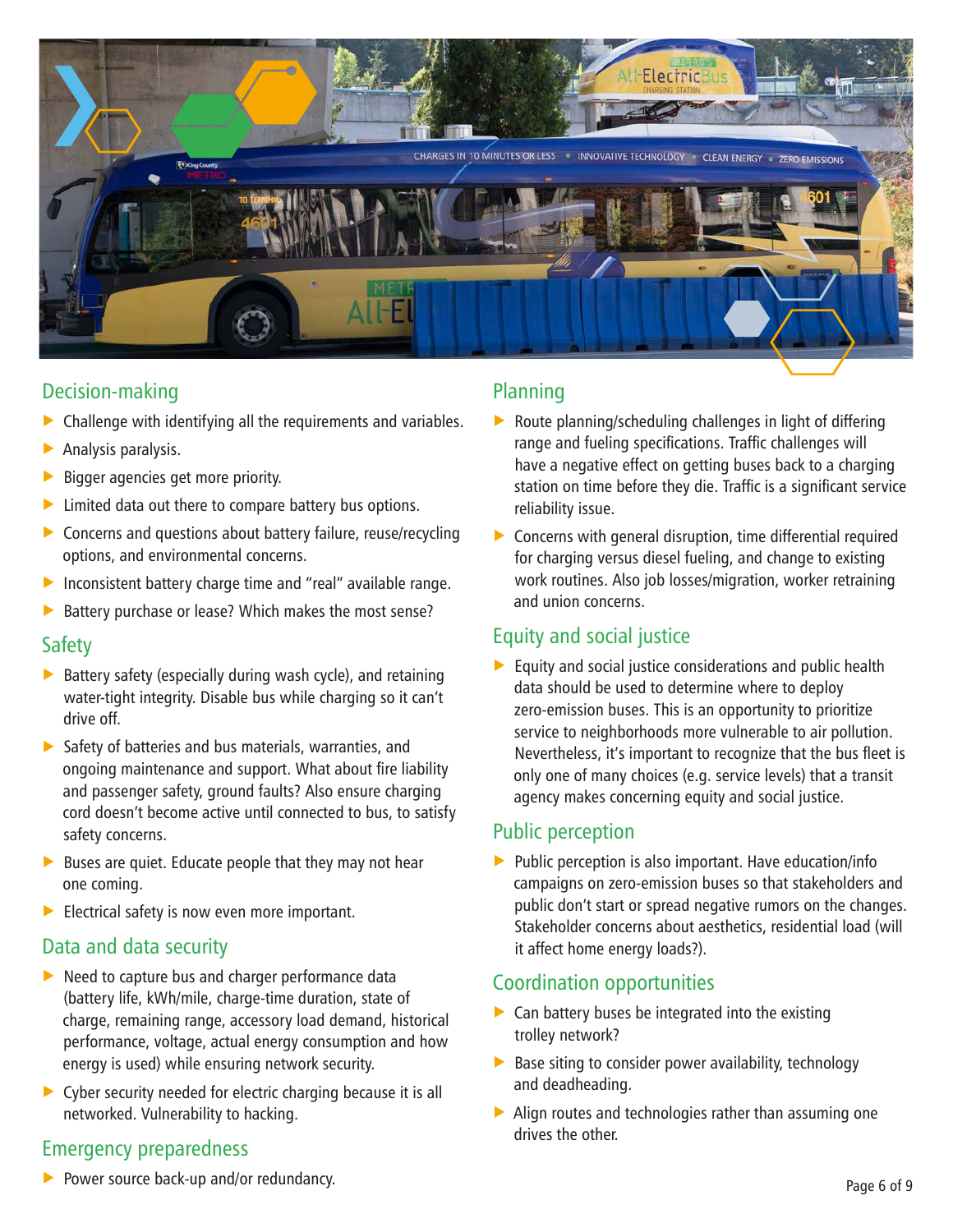![](_page_6_Picture_0.jpeg)

# Presenters and Panelists

#### **David Cooper, Senior Transportation Planner,** TransLink**, Vancouver, B.C.**

David has expertise in rapid transit development, service planning, strategic policy and public consultation. He has worked on key transit projects across Canada, most notably in Toronto, Calgary, and Vancouver. David leads the development of Translink's battery-electric bus program.

#### **Danny Ilioiu, Research & Development Director,**

Metro Transit Authority**, Regional Bus Operations, New York**  Danny is the Electric Bus Program Lead. Over the past 16 years at MTA, Danny led the introduction and scaling-up of a fleet of 1,700 diesel-electric hybrid buses, the testing of all-electric buses, renewable diesel, regenerative active suspension, fuelcell technologies, and collision avoidance systems.

#### **Pete Melin, P.E., Director, Zero-Emission Fleet Technologies,**  King County Metro Transit**, Seattle**

Pete manages the evaluation of required operating and maintenance infrastructure for uniquely new fleet types (buses and smaller vehicles), particularly electric charging infrastructure. He is the coordinator for infrastructure, planning, bus testing, and procurement as Metro moves toward a zero-emission future.

![](_page_6_Picture_8.jpeg)

#### **Katie Chalmers, Supervisor, Service Planning, King County Metro Transit, Seattle**

Katie's group has responsibilities for route and service design and fleet planning. The group helps ensure that Metro's future zero-emission fleet can meet the needs of riders and service characteristics. They will continue to develop plans for deploying buses based on technical features and policy considerations such as geographic distribution and equity and social justice. The group is also responsible for helping to identify any added service costs that this fleet may bring.

#### **Leo Hrechanyk, Vehicle Procurement Administrator, King County Metro Transit, Seattle**

Leo managed the first battery-bus procurements at Metro, and along with the Bus Procurement Team, has been working on battery-electric vehicle and infrastructure development since 2012. Metro has operated three 40-foot fast-charge buses since early 2016 using the fast charger installed in 2015. Metro expects eight more fast-charge buses in fall 2017, and up to 10 extended-range buses in the first half of 2018 to test.

#### **Andrew Lightfoot, Major-Account Executive,**  Puget Sound Energy**, Bellevue, WA**

For the majority of his nine years at PSE, Andrew was a Transmission & Distribution Engineer. He now manages some of the largest commercial and industrial customers in PSE's service territory, including King County. He is working closely with the King County team to support the installation of electric chargers at Metro transit centers.

#### **Lisa Shafer, Senior Transportation Planner, King County Metro Transit, Seattle**

Lisa has been with King County for more than 20 years, with the past 12 years in transit and transportation planning. Her current projects include the development of a long-range Metro Facility Master Plan for bus bases and other operating facilities. She is also working on base capacity modeling, and on planning and implementation of Metro's long-range plan, METRO CONNECTS.

#### **George Stites, Superintendent, Fleet Engineering, King County Metro Transit, Seattle**

George started his career in maintenance more than 40 years ago and has worked for King County for more than 30 years. He is responsible for testing new technologies. The introduction of hybrids was the first major technology change he led. Converting to a battery-only fleet is his next challenge.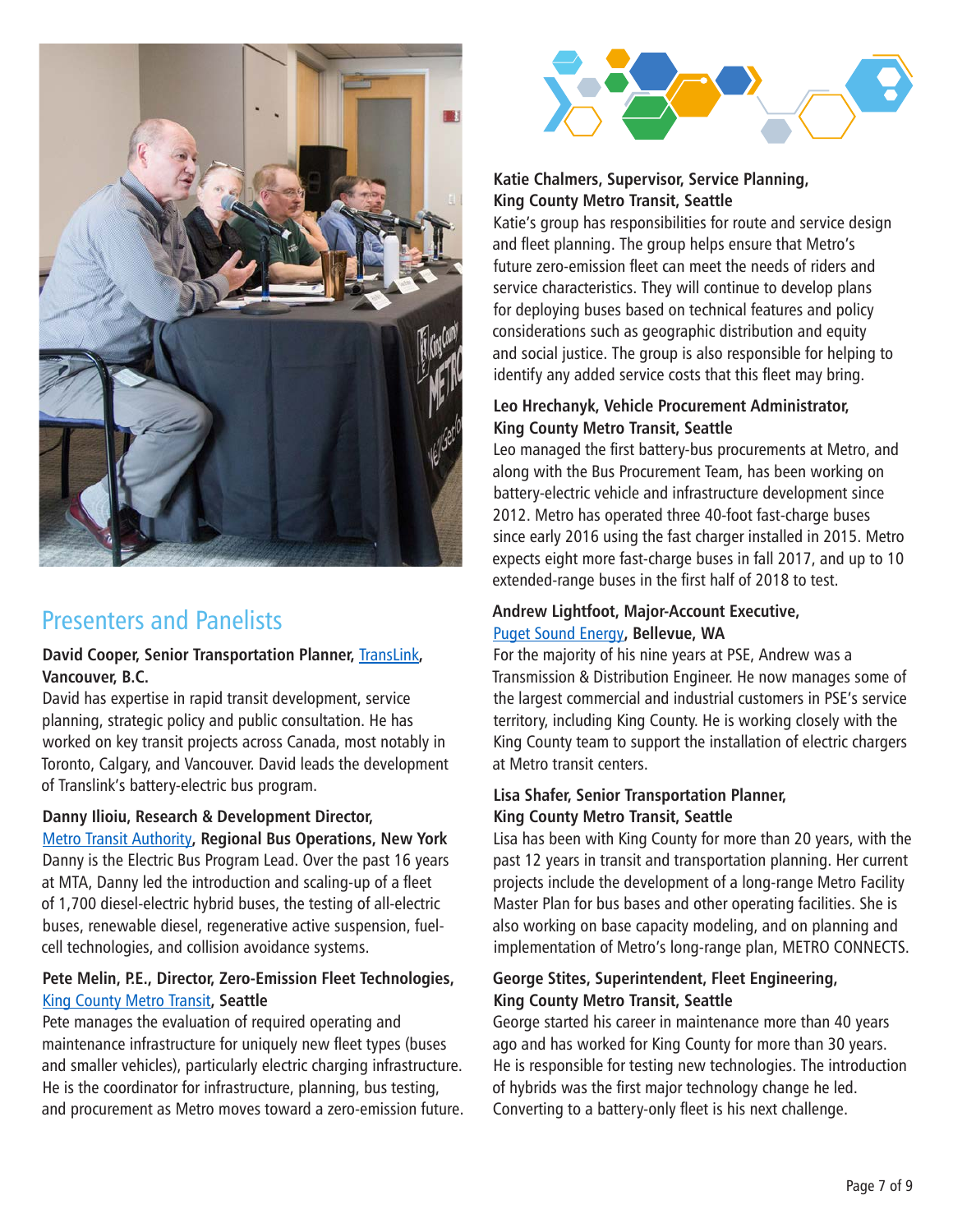![](_page_7_Picture_0.jpeg)

# **Participants**

**City of Everett** Vincent Bruscas, vbruscas@everettwa.gov Tony Cademarti, tcademarti@everettwa.gov Tom Hingson, thingson@everettwa.gov

**City of Seattle** Adam Parast, adam.parast@seattle.gov Rachel Verbort, rachel.verbort@seattle.gov

**Clallam Transit** Eric Caynak, ericc@clallamtransit.com

**Coast Mountain Bus** Simon Agnew, simon.agnew@coastmountainbus.com Jonathan Leskewich, jonathan.leskewich@coastmountainbus.com Qiu Li, qiu.li@coastmountainbus.com

**Community Transit** Ken Bailey, ken.bailey@commtrans.org Eric Goodman, eric.goodman@commtrans.org Steve Hanks, steve.hanks@commtrans.org Jayen Hass, jayen.hass@commtrans.org Emmett Heath, emmett.heath@commtrans.org Dave Richards, dave.richards@commtrans.org

**Intercity Transit** Tom Crow, tcrow@intercitytransit.com

**King County** Michael Thorton, michael.thornton@kingcounty.gov

**Kitsap Transit** Sanjay Bhatt, sanjayb@kitsaptransit.com John Clauson, johnc@kitsaptransit.com

Ellen Gustafson, elleng@kitsaptransit.com

Steffani Lillie, steffanil@kitsaptransit.com

Hayward Seymore, haywards@kitsaptransit.com

**Lane Transit District** Ernest Turner, ernie.turner@ltd.org

**Link Transit** Todd Daniel, todd@linktransit.com

**Multnomah County** Chris Fick, chris.fick@multco.us

Jessica Vega Pederson, hayden.j.miller@multco.us

**New York City Transit** Danny Ilioiu, danny.ilioiu@nyct.com

**Pierce Transit** Monica Adams, madams@piercetransit.org Jerry Blades, jblades@piercetransit.org Max Henkle, mhenkle@piercetransit.org Alexandra Mather, afastle@piercetransit.org

**Port of Seattle** Jeffrey Brown, brown.j@portseattle.org Scott DeWees, dewees.s@portseattle.org Jeff Hoevet, hoevet.j@portseattle.org Mike Tasker, tasker.m@portseattle.org Greg Whiting, whiting.g@portseattle.org

**Puget Sound Energy** Andrew Lightfoot, andrew.lightfoot@pse.com

Meghan Weinman, meghan.weinman@pse.com

**Puget Sound Clean Air Agency** Landon Bosisio, landonb@pscleanair.org Kimberley Cline, kimberlyc@pscleanair.org

**Snohomish County Public Utility District** George Pohndorf, grpohndorf@snopud.com

**Sound Transit** Jamie Brinkley, jamie.brinkley@soundtransit.org Paul Cornish, paul.cornish@soundtransit.org Paige Cureton, paige.cureton@soundtransit.org Wesley King, wesley.king@soundtransit.org David Turissini, david.turissini@soundtransit.org Timothy Wagner, timothy.wagner@soundtransit.org **Stanford University** Matthew Brown, matbrown@stanford.edu

**State of Washington** Alan Kwan, alan.kwan@commerce.wa.gov